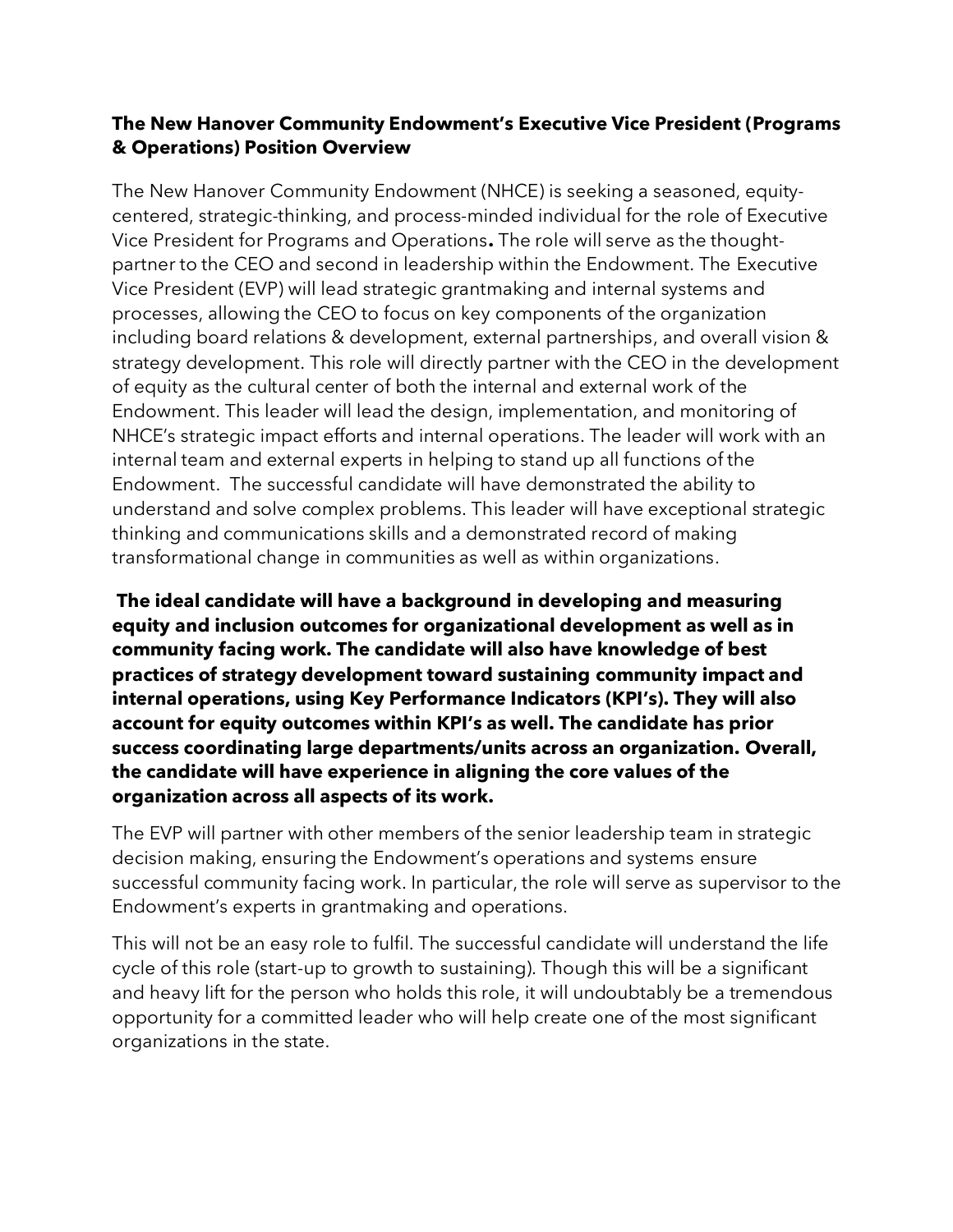## **Responsibilities**

Reporting to the CEO, the EVP directs team leaders for grantmaking and internal operations and will have the following responsibilities:

- **Organizational Leadership, Strategic Planning, and Implementation (70%)**
	- o Partner with the area's key thought leaders, community-based organizations, and residents to identify and fund bold and innovative strategies that will have an impact on the strategic priorities of NHCE.
	- o Lead implementation and monitoring of processes and solutions to ensure the integration of strategic direction and impact goals.
	- o Create an environment of transparency, collaboration, and cultural integration across all NHCE initiatives that foster and enable integration of efforts between organizations.
	- o Build and manage diverse and high-performance team. Tasks will include hiring, training, motivating, and retaining staff members, evaluating their performance, and ensuring effective collaboration and appropriate opportunities for professional growth and autonomy. Create and support a high performing culture in alignment with the NHCE core values of transparency, integrity, inclusivity, courage, collaboration, and accountability.
	- o Works in partnership with the CEO to develop, implement, and monitor the Key Performance Indicators for all aspects of NHCE's strategic plan
	- o In conjunction with key stakeholders, anticipate emerging equity needs and social determinant and disparity trends that inform the organization's mission and work.
	- o Monitor progress toward NHCE equity and inclusion vision and achievement of our equity and inclusion goals
	- o Collaborate with evaluation partners to evaluate NHCE practices and recommend and implement changes to the processes.
	- o Leads the equity strategy, supporting all programs in building their equity practice and culture
	- o Leads the performance management and evaluation process that measures and evaluates progress against goals for the organization
	- o Provides strategic leadership in the development of culturally responsive systems and internal policies
	- o Partners with the CEO in essential internal organization leadership activities (human resources, administration, IT, facilities, and organizational planning)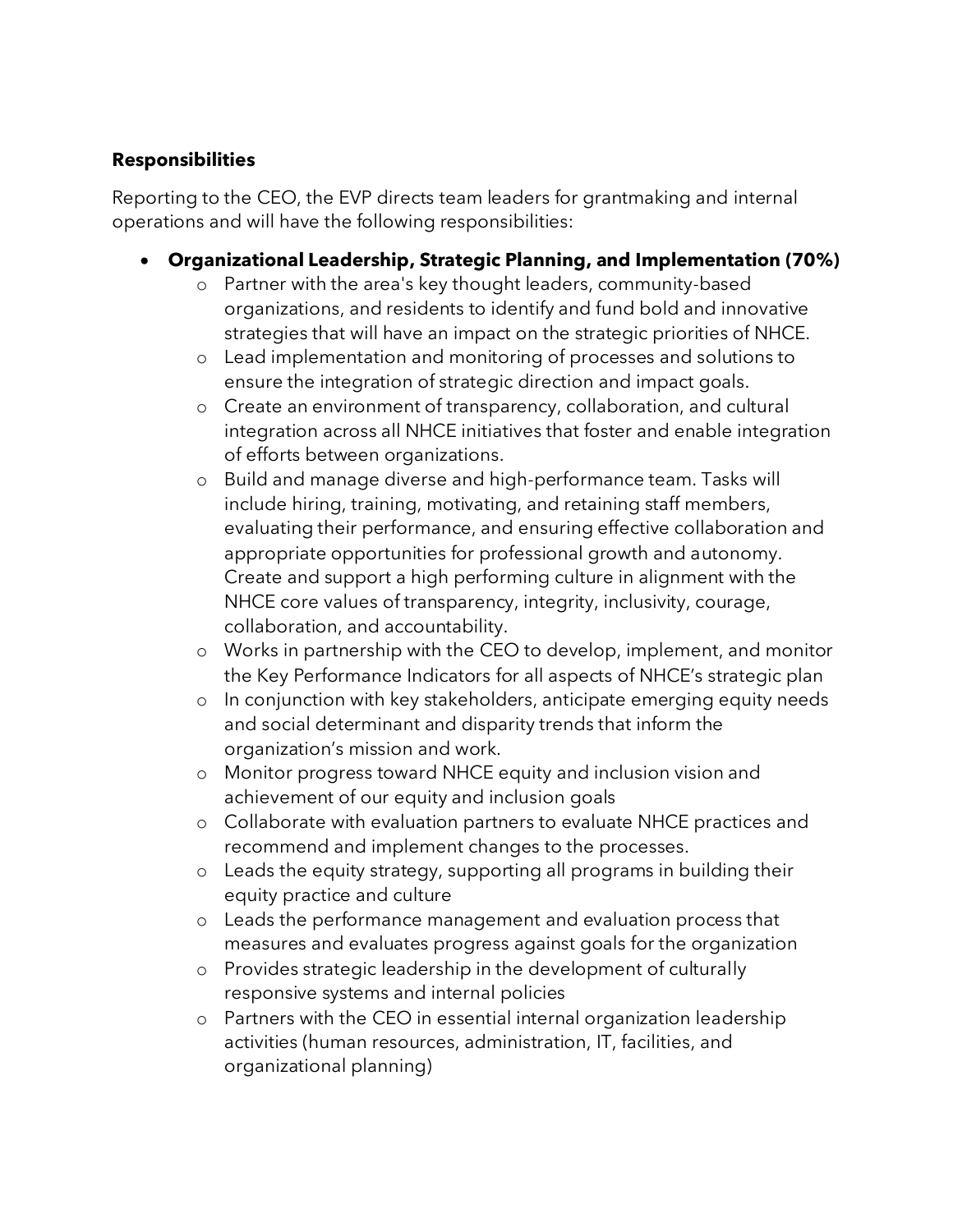- o Partner with Data/Grants Manager to develop KPI's for grantmaking systems
- o Working with other executive leadership members, create, maintain, and/or oversee systems and processes to ensure effective management of the daily activities of program staff and an organizational structure that supports the organization's goals
- o Partner with the CEO in effective engagement of the Board, including planning for and participating in regular Board meetings, committee meetings, and annual Board Retreat

## • **Human Resources (25%)**

- o Develops and manages the operations/administrative processes; ensures that administrative data is accurate and timely and follows organizational policies and procedures
- o Oversees Human Resources functions which will include recruiting, onboarding, training, and development of top talent. Develop employee relations norms, compensation and benefits, and performance evaluation
- o Develop a staff development curriculum and educational learning opportunities for the team members of the Endowment
- o Analyzes operations' needs in conjunction with CEO
- o Cultivate NHCE's core values of inclusion, collaboration, innovation, courage, impact, and sustainability within the organization's operations
- **Management and Fiscal Stewardship (5%)**
	- o Collaborates with CEO and CFO to monitor organizational budget, develop strategies to control expenditures and achieve a balanced budget

## **Key Qualifications**

The successful candidate must believe in NHCE's core values of Integrity, Transparency, Inclusivity, Courage, Collaboration, Accountability and driven by equity. The candidate should demonstrate a passion for breaking new ground to lead social change. The EVP will possess experience, knowledge, and competencies in the following areas:

• Culture strengthener – Will be strategic in building teams and creating an organizational culture that values their experience and their differences, ensuring the organization's stated values are integrated into the operational infrastructure.